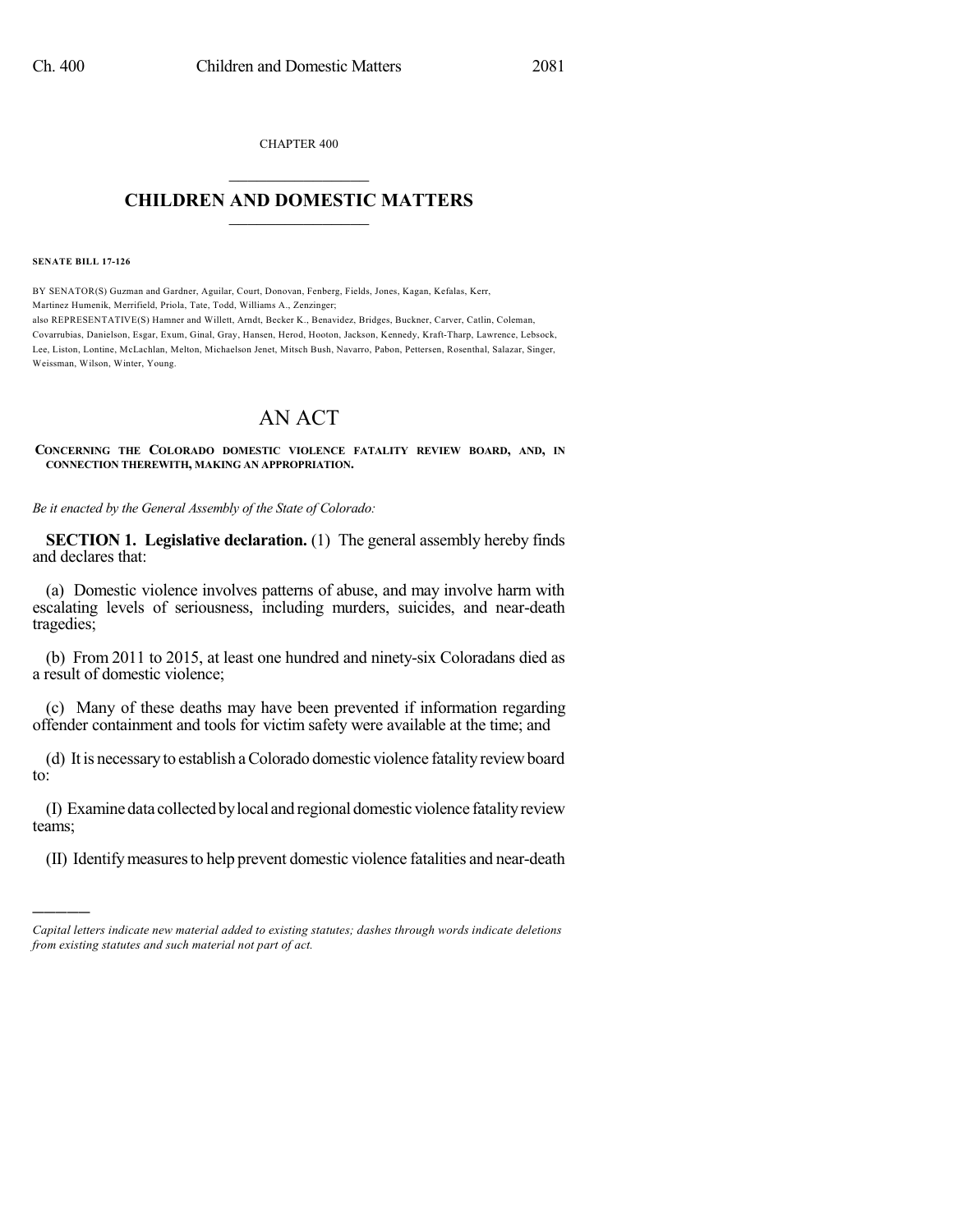incidents; and

(III) Make annual policy recommendations concerning domestic violence to the general assembly.

(2) The general assembly acknowledges the Denver metro domestic violence fatality review committee as domestic violence fatality review experts based on the fact that the committee has been conducting domestic violence fatality review and related research for more than twenty years and has gained a local and national reputation for being the most research-based domestic violence fatality review committee in the country.

**SECTION 2.** In Colorado Revised Statutes, **add** part 7 to article 31 of title 24 as follows:

## PART 7 COLORADO DOMESTIC VIOLENCE FATALITY REVIEW BOARD

**24-31-701. Definitions.**AS USED IN THIS PART 7,UNLESS THE CONTEXT REQUIRES OTHERWISE:

(1) "DEPARTMENT" MEANS THE DEPARTMENT OF LAW.

(2) "FUND" MEANS THE COLORADO DOMESTIC VIOLENCE FATALITY REVIEW BOARD CASH FUND CREATED IN SECTION 24-31-705.

(3) "REVIEW BOARD" MEANS THE COLORADO DOMESTIC VIOLENCE FATALITY REVIEW BOARD CREATED IN SECTION 24-31-702.

(4) "REVIEW TEAM"MEANS A LOCAL OR REGIONAL DOMESTIC VIOLENCE FATALITY REVIEW TEAM.

**24-31-702. Colorado domestic violence fatality review board - creation membership - purpose - duties.** (1) THE COLORADO DOMESTIC VIOLENCE FATALITY REVIEW BOARD IS ESTABLISHED IN THE DEPARTMENT TO:

(a) EXAMINE DATA COLLECTED BY REVIEW TEAMS DURING THE PRECEDING YEAR;

(b) IDENTIFY MEASURES TO HELP PREVENT DOMESTIC VIOLENCE FATALITIES AND NEAR-DEATH INCIDENTS;

(c) ESTABLISH UNIFORM METHODS FOR COLLECTING, ANALYZING, AND STORING DATA RELATING TO DOMESTIC VIOLENCE FATALITIES AND NEAR-DEATH INCIDENTS; AND

(d) MAKE ANNUAL POLICY RECOMMENDATIONS CONCERNING DOMESTIC VIOLENCE TO THE GENERAL ASSEMBLY.

(2) (a) THE REVIEW BOARD INCLUDES THE ATTORNEY GENERAL OR HIS OR HER DESIGNEE, WHO SHALL ACT AS CHAIR, AND AT LEAST SEVENTEEN BUT NOT MORE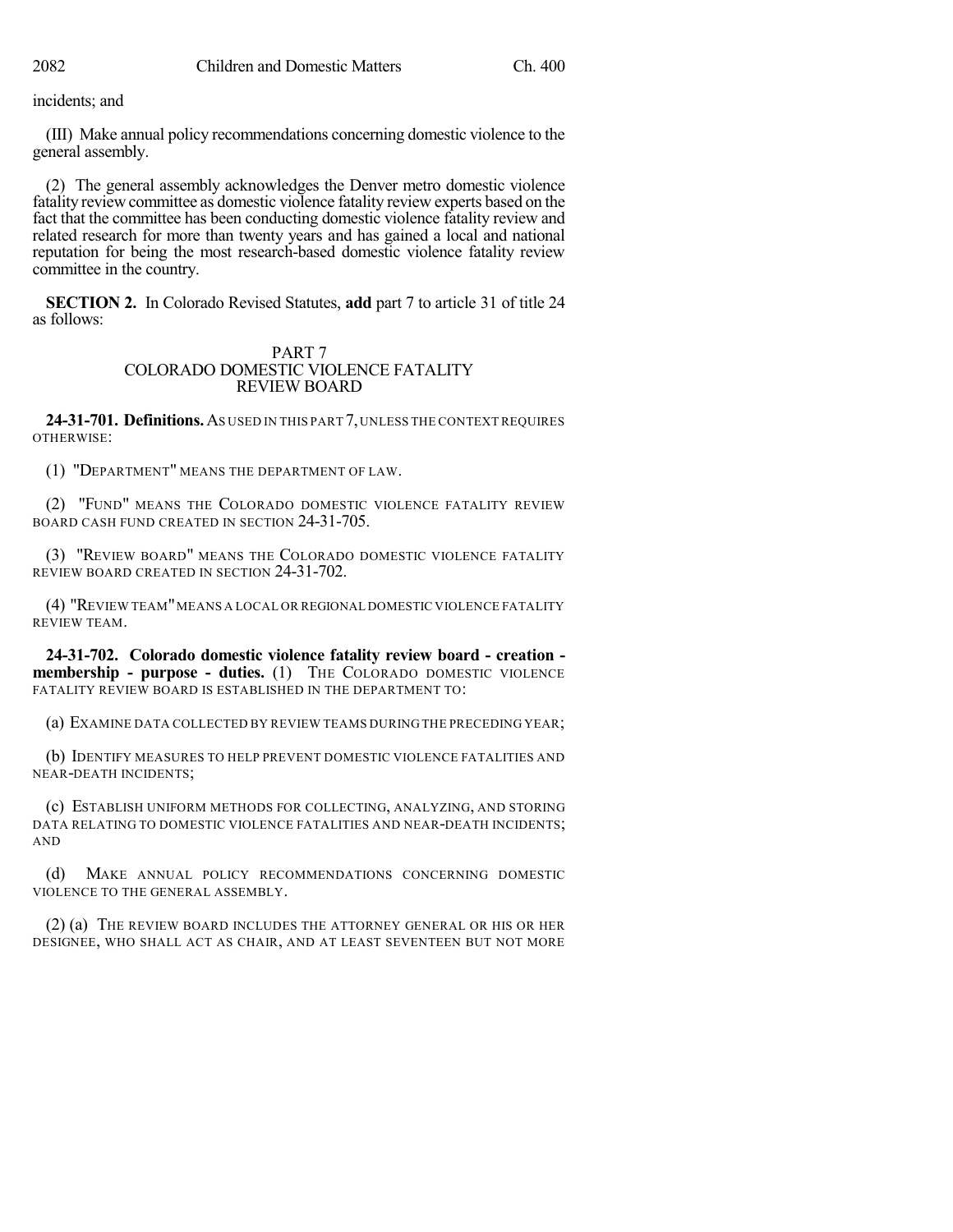THAN TWENTY OTHER MEMBERS, TO BE APPOINTED BY THE ATTORNEY GENERAL ON OR BEFORE OCTOBER 1, 2017, AS FOLLOWS:

(I) A MEDICAL PROFESSIONAL WITH FORENSIC EXPERIENCE;

(II) A DOMESTIC VIOLENCE ADVOCATE REPRESENTING A SHELTER OR OTHER DOMESTIC VIOLENCE SERVICE ORGANIZATIONS, WHO MAY NOT TESTIFY WITHOUT CONSENT OF A VICTIM PURSUANT TO SECTION  $13-90-107$  (1)(k)(II);

(III) A CRIMINAL DEFENSE ATTORNEY;

(IV) A REPRESENTATIVE OF A LAW ENFORCEMENT AGENCY;

(V) THE EXECUTIVE DIRECTOR OF THE DEPARTMENT OF PUBLIC HEALTH AND ENVIRONMENT, OR HIS OR HER DESIGNEE;

(VI) A REPRESENTATIVE OF A CITY ATTORNEY'S OFFICE IN COLORADO WHO HAS EXPERIENCE WORKING WITH VICTIMS OF DOMESTIC VIOLENCE OR PROSECUTING DOMESTIC VIOLENCE OFFENDERS;

(VII) A REPRESENTATIVE OF A STATEWIDE NONPROFIT ORGANIZATION THAT OFFERS TRAINING AND EXPERT ADVICE TO DOMESTIC VIOLENCE PROGRAMS THAT SERVE SURVIVORS OF DOMESTIC VIOLENCE, DATING VIOLENCE, AND STALKING;

(VIII) A REPRESENTATIVE OF THE DEPARTMENT OF HUMAN SERVICES' ADULT PROTECTION SERVICES;

(IX) A REPRESENTATIVE OF THE DEPARTMENT OF HUMAN SERVICES' CHILD PROTECTION SERVICES;

(X) AREPRESENTATIVE OF A PROBATION,PAROLE,OR COMMUNITY CORRECTIONS PROGRAM;

(XI) AREPRESENTATIVE DESIGNATED BY THE COLORADO DISTRICT ATTORNEYS' COUNCIL;

(XII) A REPRESENTATIVE OF A DOMESTIC VIOLENCE TREATMENT PROVIDER SPECIALIZING IN OFFENDER TREATMENT;

(XIII) TWO DOMESTIC VIOLENCE SURVIVORS;

(XIV) AREPRESENTATIVE OF THE DOMESTIC VIOLENCE OFFENDER MANAGEMENT BOARD CREATED IN SECTION 16-11.8-103;

(XV) AREPRESENTATIVE OF THE DENVER METRO DOMESTIC VIOLENCE FATALITY REVIEW COMMITTEE;

(XVI) A JUDGE OR MAGISTRATE; AND

(XVII) SUCH OTHER MEMBERS AS THE ATTORNEY GENERAL MAY DETERMINE, WHOSE CONTRIBUTIONS WOULD BE VALUABLE TO THE WORK OF THE REVIEW BOARD;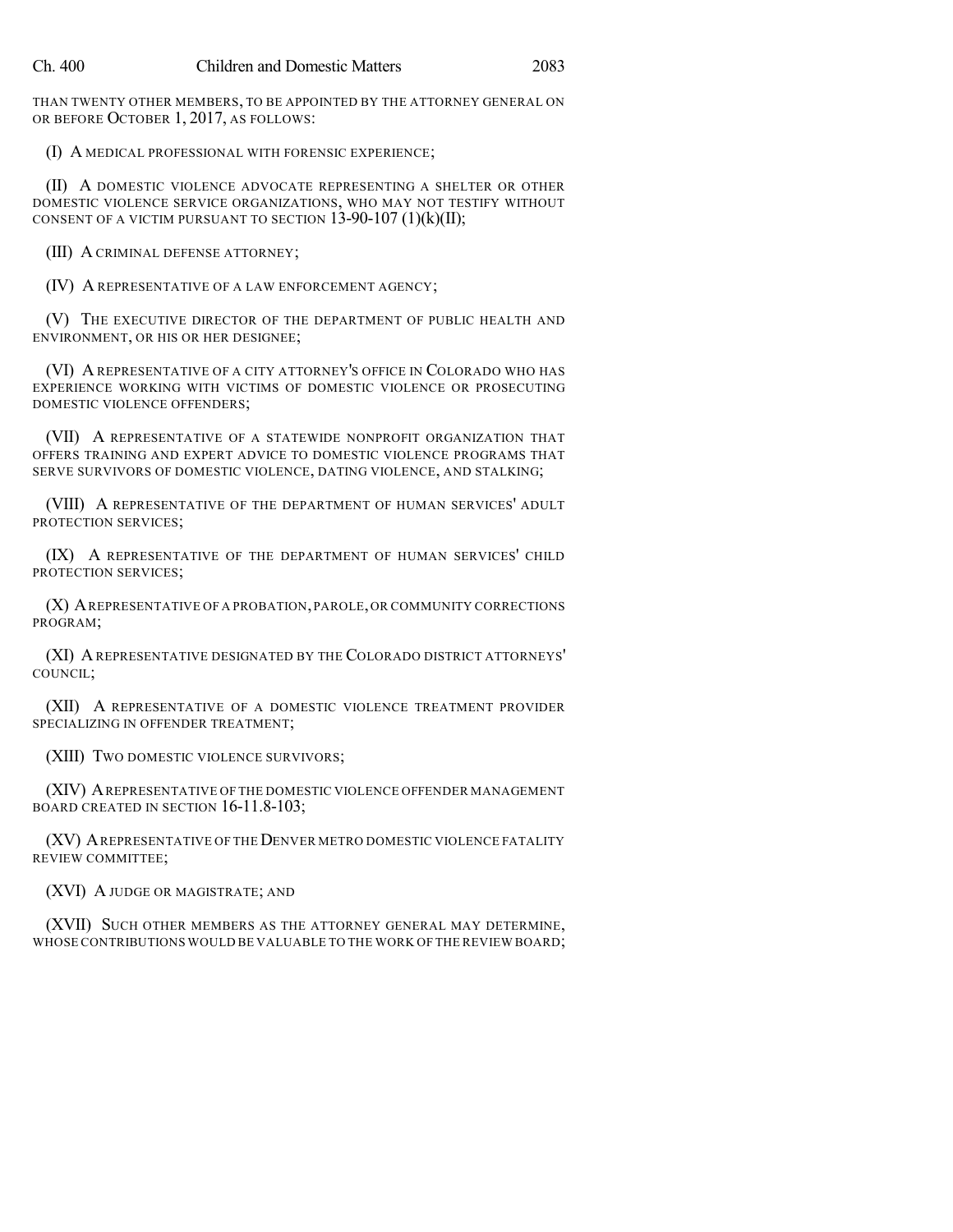EXCEPT THAT THE ATTORNEY GENERAL MAY NOT APPOINT MORE THAN TWO MEMBERS PURSUANT TO THIS SUBSECTION (2)(a)(XVII).

(b) THE REVIEW BOARD MUST, TO THE EXTENT PRACTICABLE:

(I) INCLUDE MEMBERS FROM THROUGHOUT THE STATE;

(II) INCLUDE MEMBERS WITH DISABILITIES;

(III) REFLECT THE ETHNIC DIVERSITY OF THE STATE; AND

(IV) INCLUDE MEMBERS WHO HAVE KNOWLEDGE OF AND EXPERIENCE WITH DOMESTIC VIOLENCE.

(c) MEMBERS OF THE REVIEW BOARD, OTHER THAN THE ATTORNEY GENERAL, SERVE FOR FOUR-YEAR TERMS AND ARE ELIGIBLE FOR REAPPOINTMENT NO MORE THAN TWO TIMES AT THE EXPIRATION OF A FOUR-YEAR TERM.

(d) MEMBERS OF THE REVIEW BOARD SERVE WITHOUT COMPENSATION BUT MAY RECEIVE PER DIEM AND REIMBURSEMENT FOR COSTS, SUBJECT TO THE AVAILABILITY OF FUNDS.

(e) THE ATTORNEY GENERAL MAY FILL ANY VACANCIES ON THE REVIEW BOARD AT ANY TIME.

(f) BEFORE COMMENCING HIS OR HER SERVICE ON THE REVIEW TEAM, EACH MEMBER SHALL SUBMIT HIS OR HER FINGERPRINTS TO THE COLORADO BUREAU OF INVESTIGATION FOR THE PURPOSES OF A CRIMINAL BACKGROUND CHECK. THE BUREAU SHALL FORWARD THE RESULTS OF EACH BACKGROUND CHECK TO THE ATTORNEY GENERAL.

(3) THE REVIEW BOARD SHALL CONVENE ITS FIRST MEETING ON OR BEFORE NOVEMBER 1, 2017, AND SHALL MEET THEREAFTER AS DETERMINED BY THE MEMBERSHIP.

(4) THE REVIEW BOARD SHALL COORDINATE WITH REVIEW TEAMS TO COLLECT DATA,REVIEW AND ANALYZE THE DATA,AND PREPARE RECOMMENDATIONS FOR THE GENERAL ASSEMBLY. THE REVIEW BOARD SHALL SUBMIT A WRITTEN REPORT OF ITS RECOMMENDATIONS TO THE HEALTH AND HUMAN SERVICES AND JUDICIARY COMMITTEES OF THE SENATE AND THE PUBLIC HEALTH CARE AND HUMAN SERVICES AND JUDICIARY COMMITTEES OF THE HOUSE OF REPRESENTATIVES, OR ANY SUCCESSOR COMMITTEES, ON OR BEFORE DECEMBER 1, 2018, AND ON OR BEFORE DECEMBER 1 EACH YEAR THEREAFTER. NOTWITHSTANDING THE PROVISIONS OF SECTION  $24$ -1-136 (11)(a)(I), THE REPORT REQUIRED IN THIS SUBSECTION (4) EXPIRES ON SEPTEMBER 1, 2022. THE REVIEW BOARD SHALL MAKE THE REPORT AVAILABLE TO THE PUBLIC ON THE DEPARTMENT'S WEBSITE. THE REPORT MAY INCLUDE, BUT IS NOT LIMITED TO, THE FOLLOWING:

(a) RECOMMENDATIONS FOR IMPROVING COMMUNICATION BETWEEN PUBLIC AND PRIVATE ORGANIZATIONS AND AGENCIES;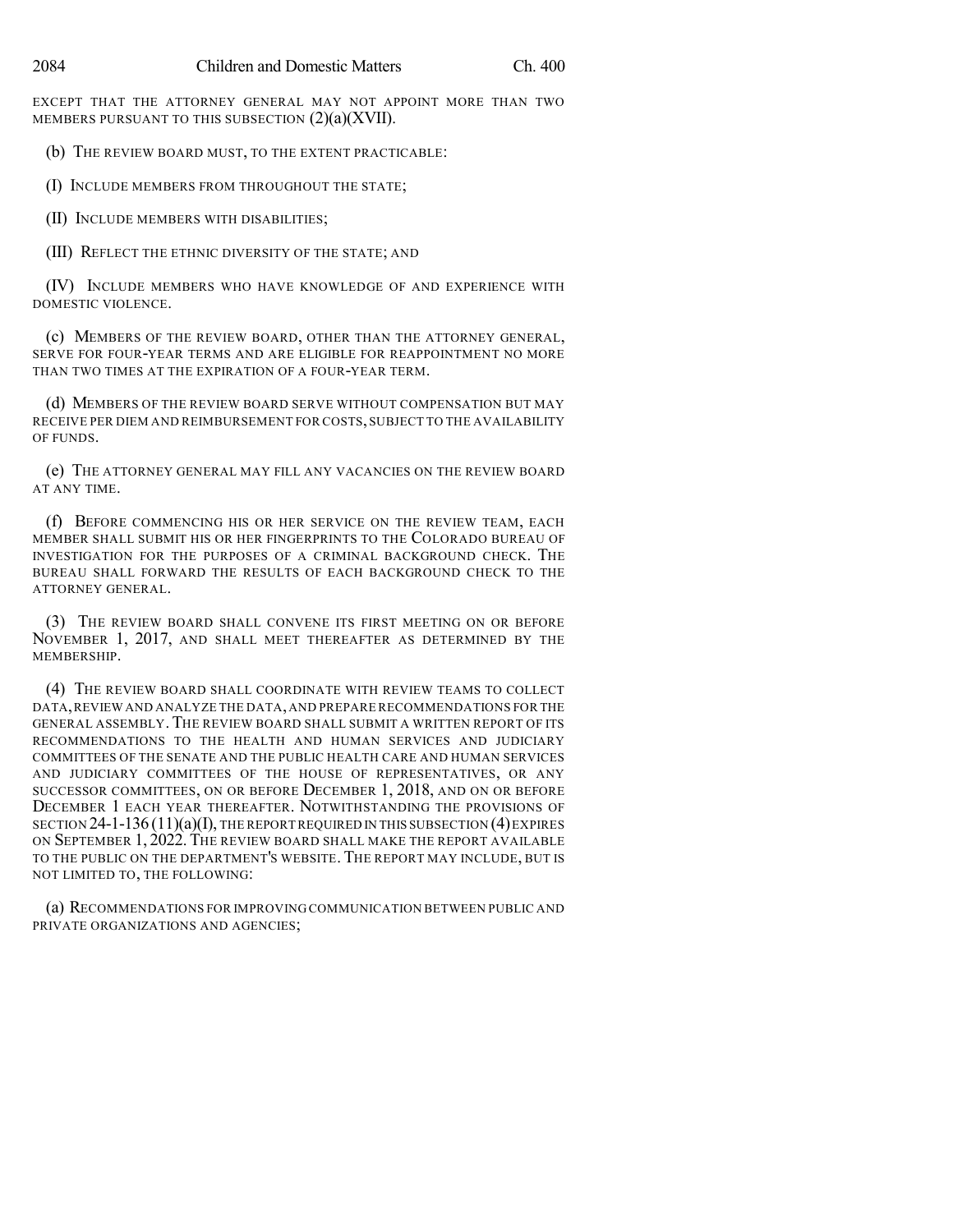(b) THE NUMBER OF DOMESTIC VIOLENCE FATALITIES AND NEAR-DEATH INCIDENTS THAT OCCURRED IN EACH COUNTY DURING THE PRECEDING YEAR AND THE FACTORS ASSOCIATED WITH EACH FATALITY;

(c) RECOMMENDATIONS FOR:

(I) REDUCING THE INCIDENCE OF DOMESTIC VIOLENCE IN THE STATE; AND

(II) IMPROVING RESPONSES TO DOMESTIC VIOLENCE INCIDENTS BY THE LEGAL SYSTEM AND BY COMMUNITIES; AND

(d) RECOMMENDATIONS DIRECTED AT PRIMARY PREVENTION OF DOMESTIC VIOLENCE.

(5) CASE REVIEW DATA WILL BE STORED IN THE MANNER DETERMINED BY THE REVIEW BOARD. THE REVIEW BOARD SHALL WORK WITH REVIEW TEAMS TO INCORPORATE AND MAINTAIN EXISTING DATA COLLECTION METHODS.

(6) IN ADDITION TO COLLABORATING WITH REVIEW TEAMS, THE REVIEW BOARD MAY COLLABORATE WITH OTHER AGENCIES OR ORGANIZATIONS TO FULFILL ITS DUTIES PURSUANT TO THIS PART 7.

(7) NOTWITHSTANDING ANY PROVISION OF THIS SECTION, THE REVIEW BOARD IS AUTHORIZED TO REVIEW CASE DATA ONLY FROM CASES THAT HAVE BEEN CLOSED BY EACH LAW ENFORCEMENT AGENCY THAT INVESTIGATED OR PROSECUTED EACH SUCH CASE.

**24-31-703. Local and regional domestic violence fatality review teams creation - membership - purpose - duties.** (1) A CITY, COUNTY, OR DISTRICT COURT MAY ESTABLISH A REVIEW TEAM TO REVIEW FATAL AND NEAR-FATAL INCIDENTS OF DOMESTIC VIOLENCE, RELATED DOMESTIC VIOLENCE MATTERS, AND SUICIDES RELATED TO DOMESTIC ABUSE.

(2) IN ESTABLISHING A REVIEW TEAM, A CITY, COUNTY, OR DISTRICT COURT, TO THE EXTENT PRACTICABLE, SHALL SELECT TEAM MEMBERS WITH SUBJECT-MATTER EXPERTISE FROM THE FOLLOWING ENTITIES, WITH AN ATTEMPT TO REFLECT THE RACIAL AND ETHNIC MAKEUP OF THE CITY, COUNTY, OR JUDICIAL DISTRICT:

(a) APPROPRIATE COUNTY DEPARTMENTS;

(b) DOMESTIC VIOLENCE SERVICE PROVIDERS;

(c) LAW ENFORCEMENT AGENCIES;

(d) PROSECUTORS' OFFICES;

(e) ONE OR MORE COUNTY DEPARTMENTS OF PUBLIC HEALTH;

(f) ONE OR MORE COUNTY DEPARTMENTS OF HUMAN OR SOCIAL SERVICES;

(g) ONE OR MORE CORONER'S OFFICES OR COUNTY MEDICAL EXAMINER'S OFFICES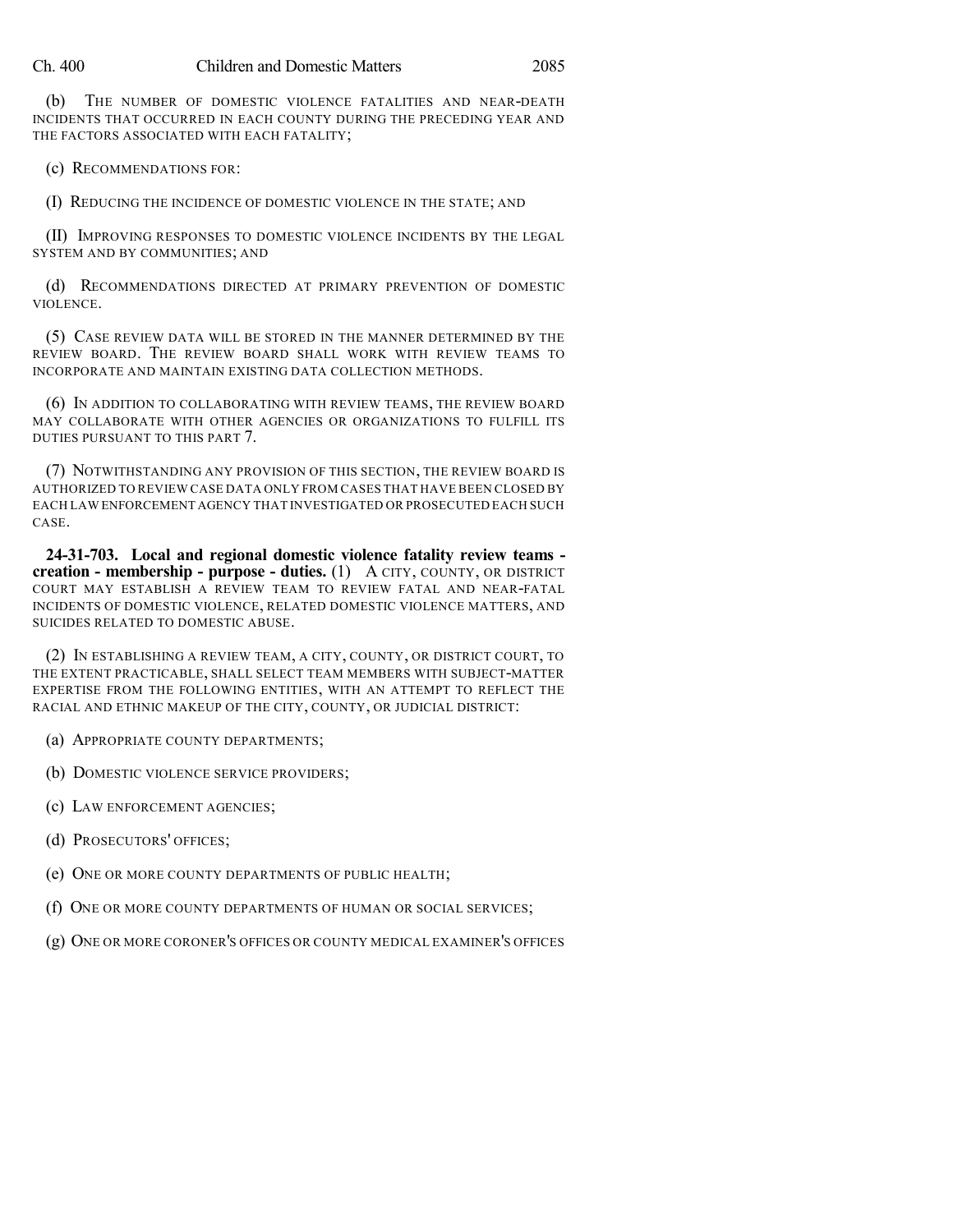OR DESIGNEES THEREOF;

- (h) BATTERER INTERVENTION SERVICES PROVIDERS;
- (i) THE LOCAL PAROLE DIVISION OF THE STATE BOARD OF PAROLE;
- (j) THE LOCAL PROBATION DEPARTMENT;
- (k) HOSPITALS;
- (l) JUDGES OF THE COUNTY AND DISTRICT COURTS;
- (m) CLERKS OF THE COUNTY AND DISTRICT COURTS; AND
- (n) SURVIVORS OF DOMESTIC VIOLENCE.

(3) (a) EACH REVIEW TEAM SHALL COLLECT DATA ON DOMESTIC VIOLENCE FATALITIES AND NEAR-DEATH INCIDENTS, CONDUCT INDIVIDUAL CASE REVIEWS OF DOMESTIC VIOLENCE FATALITIES AND NEAR-DEATH INCIDENTS, DOCUMENT CASE CHARACTERISTICS OF THOSE CASE REVIEWS, AND REPORT THIS INFORMATION TO THEIR COMMUNITIES AND TO THE REVIEW BOARD.

(b) EACH REVIEW TEAM SHALL DETERMINE ITS OWN STRUCTURE AND ACTIVITIES; EXCEPT THAT,TO ENSURE STATEWIDE CONSISTENCY,EACH REVIEW TEAM SHALL USE ANY UNIFORM METHOD FOR COLLECTING, ANALYZING, OR STORING DATA THAT IS ESTABLISHED BY THE REVIEW BOARD PURSUANT TO SECTION  $24-31-702$  (1)(c).

(c) EACH REVIEW TEAM SHALL DETERMINE WHICH INCIDENTS TO REVIEW. A REVIEW BY A REVIEW TEAM MAY INCLUDE EXAMINATION AND CONSIDERATION OF:

(I) EVENTS LEADING UP TO THE DOMESTIC VIOLENCE INCIDENT;

(II) AVAILABLE RESOURCES OF THE CRIMINAL LEGAL SYSTEM AND COMMUNITY;

(III) CURRENT LAWS AND POLICIES;

(IV) ACTIONS TAKEN BY INDIVIDUALS AND AGENCIES, INCLUDING INDIVIDUALS AND AGENCIES OF THE CRIMINAL JUSTICE AND HUMAN SERVICES SYSTEMS,RELATED TO THE INCIDENT AND THE PARTIES; AND

(V) ANY OTHER INFORMATION OR ACTION DEEMED RELEVANT BY THE REVIEW TEAM, INCLUDING A REVIEW OF PUBLIC RECORDS AND RECORDS FOR WHICH PUBLIC RECORDS EXEMPTIONS ARE GRANTED.

(4) EACH REVIEW TEAM SHALL SUBMIT DATA AND RECOMMENDATIONS TO THE REVIEW BOARD:

(a) ON OR BEFORE SEPTEMBER 1 OF EACH YEAR FOLLOWING THE YEAR IN WHICH THE REVIEW TEAM WAS ESTABLISHED; OR

(b) IN THE CASE OF A REVIEW TEAM IN EXISTENCE ON THE EFFECTIVE DATE OF THIS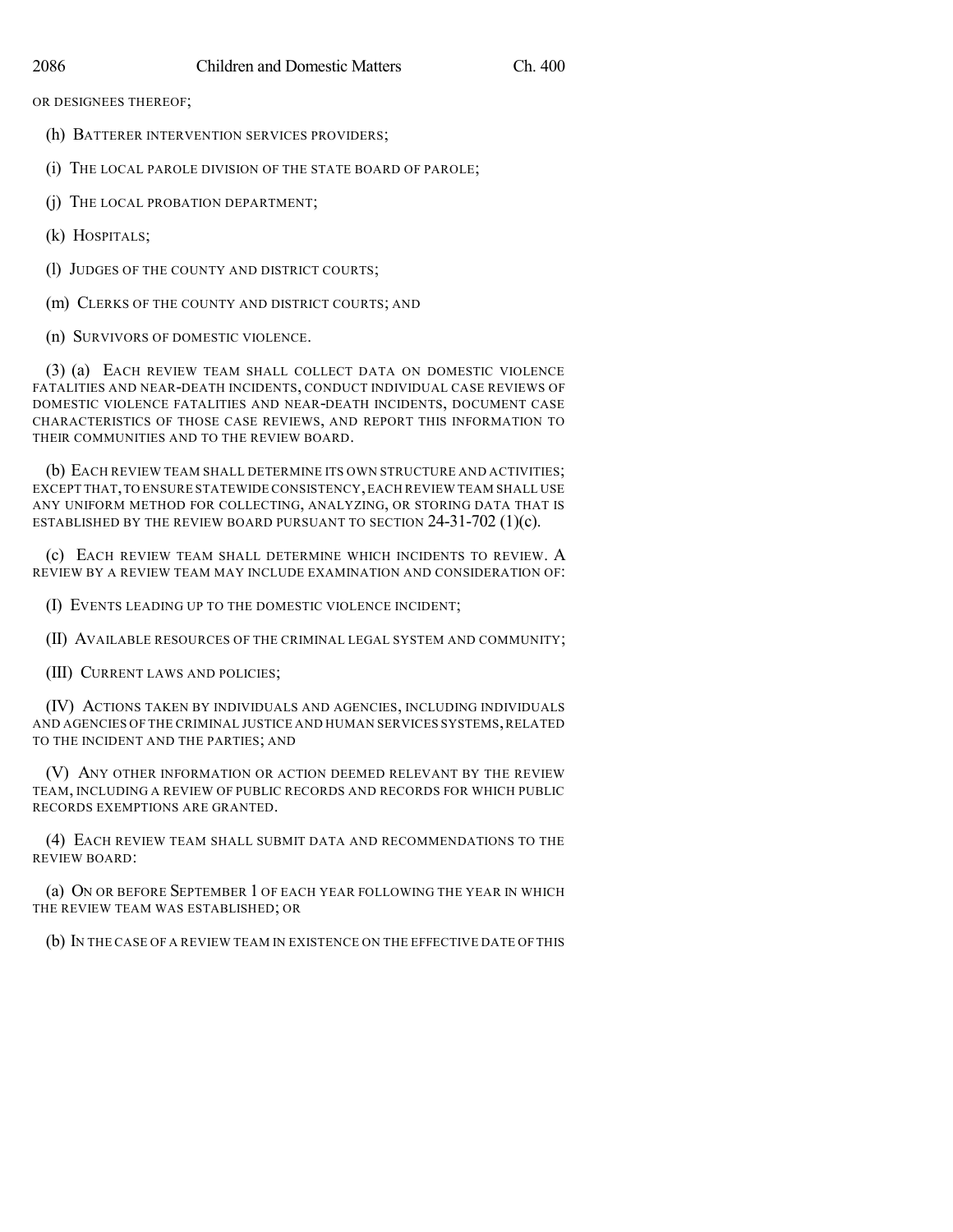SECTION,ON OR BEFORE SEPTEMBER 1,2018,AND ON OR BEFORE SEPTEMBER 1EACH YEAR THEREAFTER.

(5)(a) NOTWITHSTANDING SUBSECTION (1) OF THIS SECTION, NO MORE THAN ONE REVIEW TEAM MAY BE CREATED IN ANY JUDICIAL DISTRICT. REVIEW TEAMS IN EXISTENCE ON THE EFFECTIVE DATE OF THIS SECTION ARE RECOGNIZED AS REVIEW TEAMS UNDER THIS PART 7.

(b) NOTHING IN THIS SECTION REQUIRES THE FORMATION OF A REVIEW TEAM.

(6) IF A LOCAL OR REGIONAL CHILD FATALITY PREVENTION REVIEW TEAM IS CREATED IN A JUDICIAL DISTRICT PURSUANT TO SECTION 25-20.5-404, IT MAY OPERATE AS A DOMESTIC VIOLENCE REVIEW TEAM PURSUANT TO THIS SECTION, SO LONG AS IT:

(a) USES A UNIFORM METHOD FOR COLLECTING, ANALYZING, OR STORING DATA THAT IS ESTABLISHED BY THE REVIEW BOARD PURSUANT TO SECTION 24-31-702  $(1)(c)$ ; AND

(b) INCLUDES DOMESTIC VIOLENCE EXPERTISE FROM ENTITIES DESCRIBED IN SUBSECTION (2) OF THIS SECTION.

(7) NOTWITHSTANDING ANY PROVISION OF THIS SECTION, A LOCAL OR REGIONAL CHILD FATALITY PREVENTION REVIEW TEAM IS AUTHORIZED TO REVIEW CASE DATA ONLY FROM CASES THAT HAVE BEEN CLOSED BY EACH LAW ENFORCEMENT AGENCY THAT INVESTIGATED OR PROSECUTED EACH SUCH CASE.

**24-31-704. Access to records - confidentiality - public access - immunity.** (1)(a) NOTWITHSTANDING ANY OTHER STATE LAW TO THE CONTRARY,BUT SUBJECT TO THE REQUIREMENTS OF APPLICABLE PROVISIONS OF FEDERAL LAW, THE REVIEW BOARD AND REVIEW TEAMS HAVE ACCESS TO RECORDS AND INFORMATION THAT ARE RELEVANT TO A REVIEW OF A DOMESTIC VIOLENCE FATALITY AND THAT ARE IN THE POSSESSION OF A STATE OR LOCAL GOVERNMENTAL AGENCY.

(b) THE REVIEW BOARD AND REVIEW TEAMS MAY ACCESS MENTAL HEALTH AND SUBSTANCE ABUSE TREATMENT RECORDS ONLY WITH THE WRITTEN CONSENT OF APPROPRIATE PARTIES IN ACCORDANCE WITH APPLICABLE FEDERAL AND STATE LAW.

(2) (a) ALL REVIEW BOARD AND REVIEW TEAM MEETINGS; ACTIVITIES OF THE REVIEW BOARD AND REVIEW TEAMS, INCLUDING ACTIVITIES OF ANY ISSUE-SPECIFIC PANEL OR AD HOC SUBCOMMITTEE FORMED BY THE REVIEW BOARD OR BY REVIEW TEAMS; REVIEW BOARD AND REVIEW TEAM MEETING NOTES AND STATEMENTS; HEALTH INFORMATION AND MEDICAL RECORDS OBTAINED BY THE REVIEW BOARD OR BY REVIEW TEAMS; AND ANY INFORMATION OBTAINED BY THE DEPARTMENT IN CONNECTION WITH THE REVIEW BOARD OR REVIEW TEAMS ARE CONFIDENTIAL AND ARE NOT SUBJECT TO:

(I) THE OPEN MEETINGS PROVISIONS OF THE "COLORADO SUNSHINEACT OF 1972" SET FORTH IN SECTION 24-6-402;

(II) THE "COLORADO OPEN RECORDS ACT", PART 2 OF ARTICLE 72 OF TITLE 24;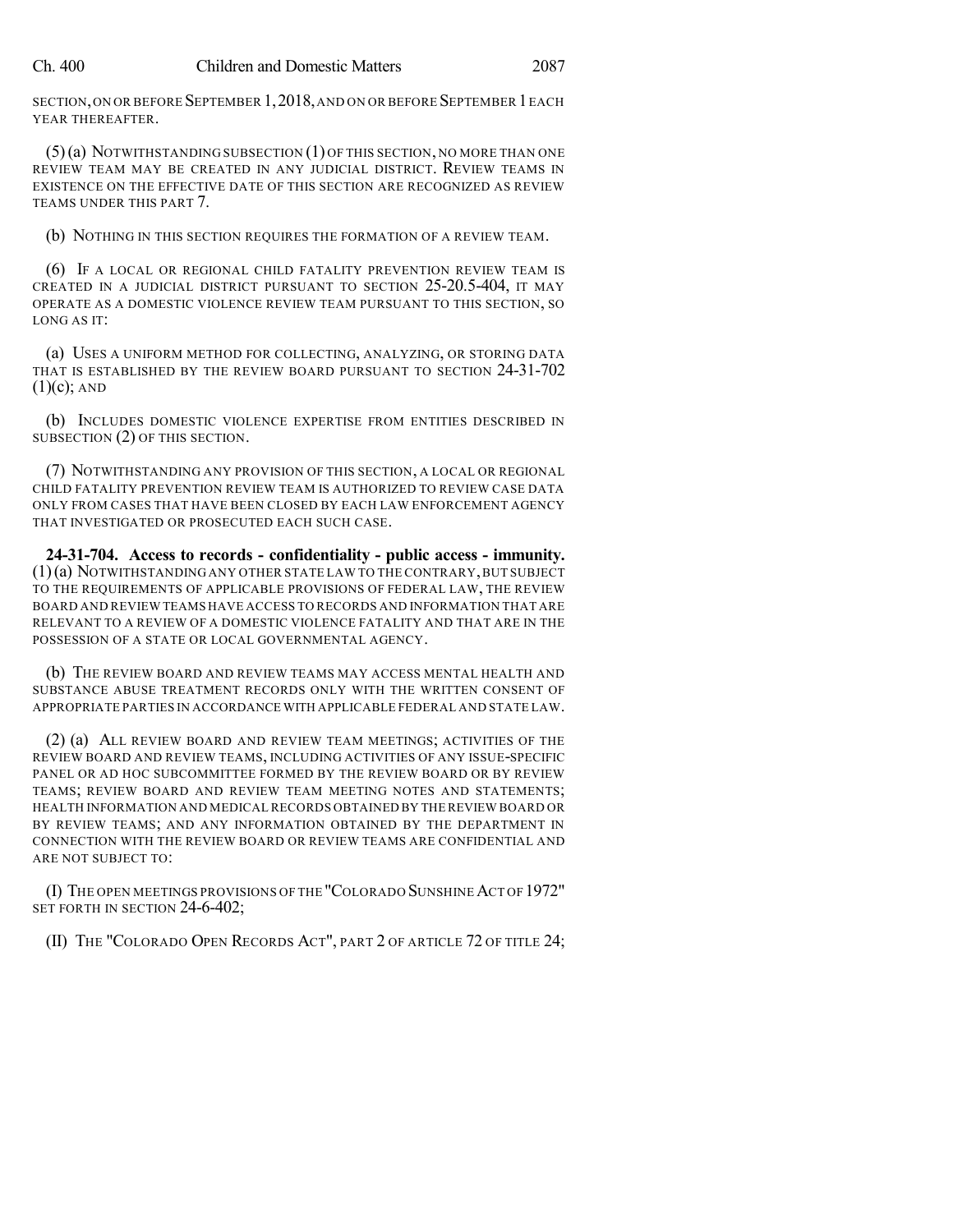OR

(III) SUBPOENA, DISCOVERY, OR INTRODUCTION INTO EVIDENCE IN ANY CIVIL OR CRIMINAL PROCEEDING, UNLESS THE INFORMATION WAS OBTAINED FROM ANOTHER SOURCE THAT IS SEPARATE AND APART FROM THE REVIEW BOARD OR REVIEW TEAMS.

(b) EACH MEMBER OF THE REVIEW BOARD, EACH MEMBER OF A REVIEW TEAM, AND EACH INVITED PARTICIPANT AT A MEETING SHALL SIGN A STATEMENT INDICATING AN UNDERSTANDING OF AND ADHERENCE TO CONFIDENTIALITY REQUIREMENTS. A PERSON WHO KNOWINGLY VIOLATES CONFIDENTIALITY REQUIREMENTS COMMITS A CLASS 3 MISDEMEANOR AND, UPON CONVICTION, SHALL BE PUNISHED AS PROVIDED IN SECTION 18-1.3-501.

(c) A MEMBER OF THE REVIEW BOARD, A MEMBER OF A REVIEW TEAM, A PERSON WHO ATTENDS A REVIEW TEAM MEETING, AND A PERSON WHO PRESENTS INFORMATION TO A REVIEW TEAM ARE NOT SUBJECT TO EXAMINATION IN ANY CIVIL OR CRIMINAL PROCEEDING CONCERNING INFORMATION PRESENTED TO MEMBERS OF THE REVIEW TEAM OR OPINIONS FORMED BY THE REVIEW TEAM BASED ON THAT INFORMATION.APERSON MAY,HOWEVER,BE EXAMINED CONCERNINGINFORMATION REVIEWED BY THE REVIEW BOARD OR A REVIEW TEAM THAT IS OTHERWISE AVAILABLE TO THE PUBLIC OR THAT IS REQUIRED TO BE REVEALED BY THAT PERSON IN AN OFFICIAL CAPACITY.

(d) INFORMATION, DOCUMENTS, RECORDS, NOTES, MEMORANDA, AND DATA OF THE REVIEW BOARD AND THE REVIEW TEAMS ARE NOT SUBJECT TO SUBPOENA, DISCOVERY, OR INTRODUCTION INTO EVIDENCE IN ANY ACTION IN ANY COURT OR BEFORE ANY TRIBUNAL, BOARD, AGENCY, OR PERSON AND MAY NOT BE EXHIBITED OR DISCLOSED IN ANY WAY BY ANY PERSON UNLESS THE INFORMATION WAS OBTAINED FROM ANOTHER SOURCE THAT IS SEPARATE AND APART FROM THE REVIEW BOARD OR REVIEW TEAMS, EXCEPT AS MAY BE NECESSARY FOR FURTHERING THE DUTIES OF THE REVIEW BOARD OR THE REVIEW TEAMS OR IN RESPONSE TO AN ALLEGED VIOLATION OF A CONFIDENTIALITY AGREEMENT PURSUANT TO SUBSECTION  $(2)(b)$  OF THIS SECTION.

(3) A MEMBER OF THE REVIEW BOARD, A MEMBER OF A REVIEW TEAM, AND ANY PERSON ACTING AS A WITNESS TO, INCIDENT REPORTER TO, OR INVESTIGATOR FOR THE REVIEW BOARD OR A REVIEW TEAM IS NOT LIABLE FOR ANY ACT OR PROCEEDING UNDERTAKEN OR PERFORMED WITHIN THE SCOPE OF THE FUNCTIONS OF THE REVIEW BOARD OR REVIEW TEAM UNLESS HE OR SHE ACTED IN BAD FAITH, WITH MALICIOUS PURPOSE, OR IN A MANNER EXHIBITING WANTON AND WILLFUL DISREGARD OF HUMAN RIGHTS, SAFETY, OR PROPERTY.

**24-31-705. Colorado domestic violence fatality review board contracts grants - cash fund created.** (1) TO FULFILL ITS DUTIES UNDER THIS PART 7 AND SUBJECT TO AVAILABLE MONEY IN THE FUND CREATED IN SUBSECTION  $(1)(e)$  OF THIS SECTION, THE DEPARTMENT AND THE REVIEW BOARD MAY:

(a) HIRE STAFFAND CONTRACT WITH CONSULTANTS WITH EXPERTISE IN DOMESTIC VIOLENCE FATALITY REVIEW;

(b) CONTRACT WITH LOCAL ENTITIES;